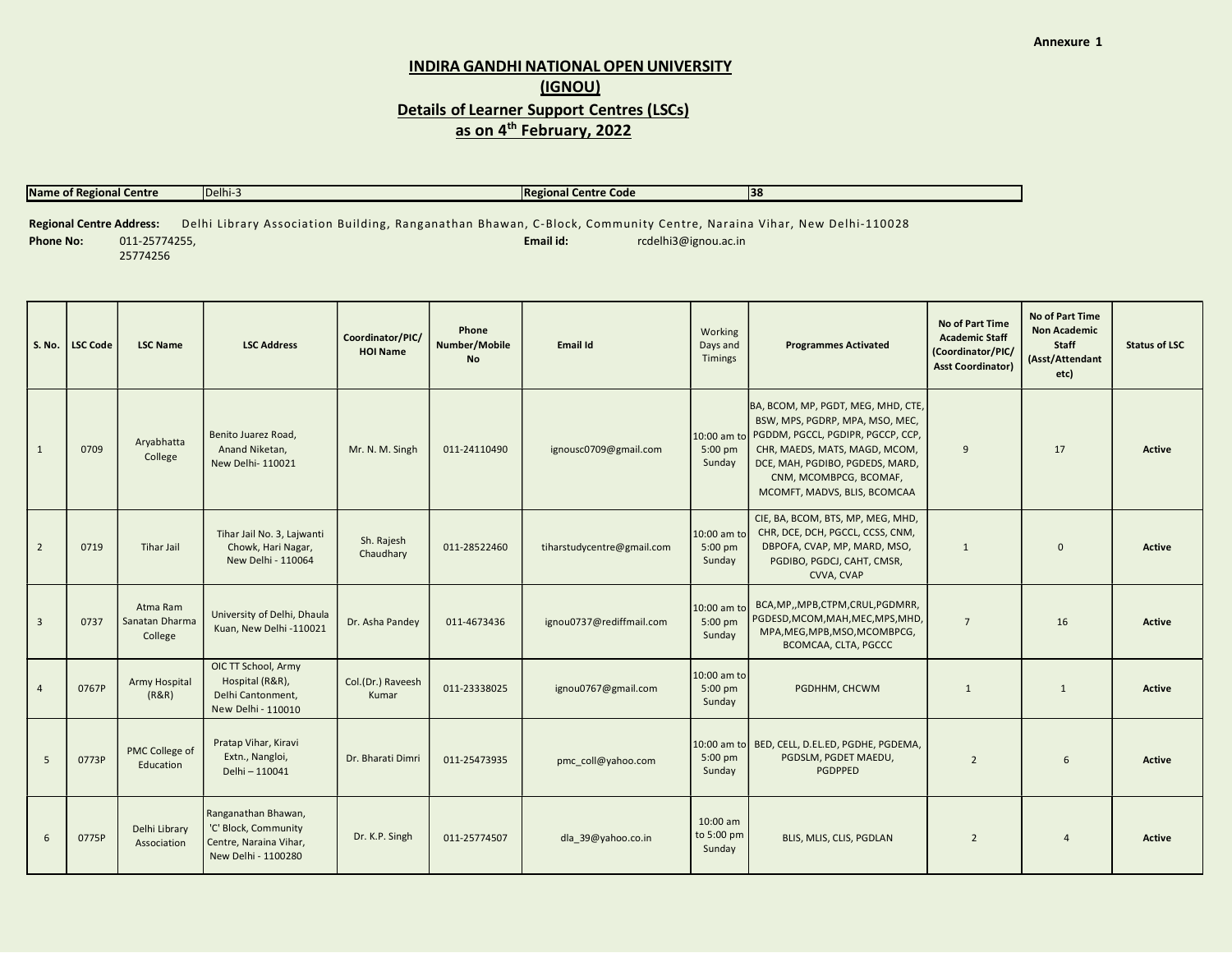| <b>S. No.</b>  | <b>LSC Code</b> | <b>LSC Name</b>                      | <b>LSC Address</b>                                                           | Coordinator/PIC/<br><b>HOI Name</b> | Phone<br>Number/Mobile<br><b>No</b> | Email Id                 | Working<br>Days and<br><b>Timings</b> | <b>Programmes Activated</b>                                                                                                     | No of Part Time<br><b>Academic Staff</b><br>(Coordinator/PIC/<br><b>Asst Coordinator)</b> | <b>No of Part Time</b><br><b>Non Academic</b><br><b>Staff</b><br>(Asst/Attendant<br>etc) | <b>Status of LSC</b> |  |
|----------------|-----------------|--------------------------------------|------------------------------------------------------------------------------|-------------------------------------|-------------------------------------|--------------------------|---------------------------------------|---------------------------------------------------------------------------------------------------------------------------------|-------------------------------------------------------------------------------------------|------------------------------------------------------------------------------------------|----------------------|--|
| $\overline{7}$ | 1006            | Dronacharya<br>Government<br>College | New Railway Road,<br>Manohar Nagar, Sector 8,<br>Gurugram, Haryana<br>122001 | Dr. Virender Singh<br>Antil         | 0916-336197,<br>320322              | dgcgurgaon@gmail.com     | 10:00 am<br>to 5:00 pm<br>Sunday      | MP, BA, BCOM, MEG, MHD, BSW, MAH,<br>MPS, PGDRP, MPA, MSO, MEC, PGDDM,<br>MAPC, BSC, CPLT, BCOMAF, BCOMCAA,<br>MCOMBPCG, MCOMFT | $\mathsf{q}$                                                                              | 18                                                                                       | <b>Active</b>        |  |
| 8              | 1041            | Yasin Meo<br>Degree College          | Nuh, District - Mewat,<br>Haryana 122107                                     | Dr. M. Imtiaz<br>Khan               | 01267-271236                        | aijazahmadnuh@gmail.com  | 10:00 am<br>to 5:00 pm<br>Sunday      | BA, BCOM, PGDRD, DAFE, CUL, MPS                                                                                                 | $\overline{2}$                                                                            | $\overline{\mathbf{3}}$                                                                  | <b>Active</b>        |  |
| 9              | 07124           | V.D. Institute Of<br>Technology      | Krishan Vihar, New Delhi-<br>110086                                          | Ms. Jyotsana<br>Thakur              | 8447200872                          | vditrd@yahoo.com         | 10:00 am<br>to 5:00 pm<br>Sunday      | B.Ed, BA, BCOM                                                                                                                  | $\mathbf{1}$                                                                              | $\overline{\mathbf{3}}$                                                                  | Active               |  |
| 10             | 38015D          | <b>District Jail</b>                 | District Jail Bhondsi,<br>Gurugram, Haryana-122002                           | Sh. Sandeep Kumar-                  | 0124-2265373                        | supdt.gr@hry.com         | 10:00 am<br>to 5:00 pm<br>Sunday      | BA, BCOM, CFN, MP                                                                                                               | $\overline{1}$                                                                            | $\Omega$                                                                                 | Active               |  |
| 11             | 38022           | Krishi Vigyan<br>Kendra              | Shikohpur, Gurugram,<br>Haryana-122004                                       | Dr. Pargat Singh                    | 0124 2019068                        | head_kvkggn@iari.res.in  | 10:00 am<br>to 5:00 pm<br>Sunday      | DWM, APVAPFV, COF, CIB, CWHM                                                                                                    | $\overline{1}$                                                                            | $\Omega$                                                                                 | Active               |  |
| 12             | 38025           | <b>Bhagini Nivedita</b><br>College   | Kair, Near Najafgarh, New<br>Delhi -110043                                   | Mr. Vikash<br>Chaudhary             | 011-28017845                        | bncignou38025@gmail.com  | 10:00 am<br>to 5:00 pm<br>Sunday      | BA, BCOM, MHD, CRD, PGDT, MEC,<br>MAH, MSO, MPS, PGDAC, CTS, DTS,<br>PGDRD, DWED, CFDE, MCOM                                    | 5                                                                                         | 17                                                                                       | Active               |  |
| 13             | 38027           | Govt. PG College                     | Sector -9, Gurugram,<br>Haryana-122001                                       | Dr. Satyamanyu<br>Yadav             | 0124-2305208,<br>2308688            | ignou38027@gmail.com     | 10:00 am<br>to 5:00 pm<br>Sunday      | MEC, MPA, MHD, MCOM, MEG, MAH,<br>MPS, PGDUPDL, MSO, MAPC                                                                       | 6                                                                                         | $\overline{7}$                                                                           | <b>Active</b>        |  |
| 14             | 38038           | <b>Motilal Nehru</b><br>College      | Dhaula Kuan,<br>New Delhi-110021                                             | Dr. A. M. Khan                      | 011-24110174                        | amkhan.chem.du@gmail.com | 10:00 am<br>to 5:00 pm<br>Sunday      | BA, BCOM, MEG, MAH, MPS                                                                                                         | 9                                                                                         | 15                                                                                       | <b>Active</b>        |  |